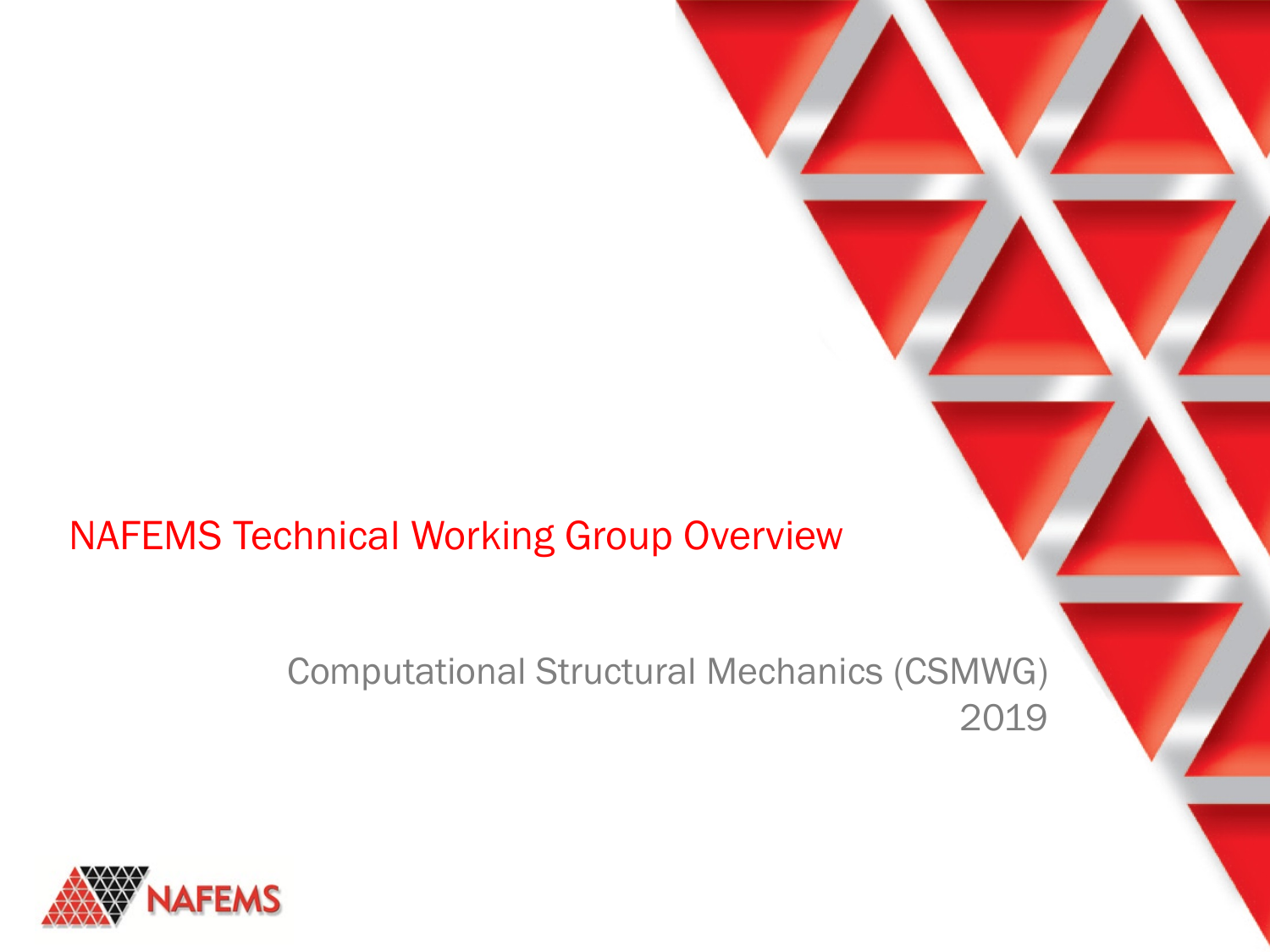# Computational Structural Mechanics

- The NAFEMS Computational Structural Mechanics Working Group (CSMWG) is concerned with the branch of engineering that uses numerical methods to calculate deformations, deflections, internal forces and stresses within structures.
- Meet face-to-face once every three months with dial-in facilities available. Meet online in the interim for more focussed discussions on specific topics.
- Collaborate with other groups where there are overlapping interests.
- **Chair:** Louise Wright, NPL **Vice Chair:** Adam Towse, Assystem
- The group includes representatives of Altair Engineering Ltd, ANSYS UK Ltd, Assystem UK Ltd, Atkins, AWE, Boeing, Cyient Ltd, Cummins Inc., Dassault Systemes UK Ltd, DIANA FEA, Dutton Simulation, ESI France, FETraining, GHD, Ingersoll Rand Club Car, MDAO Technologies, National Physical Laboratory, PDL Solutions (Europe) Ltd, Polytechnic Institute of Porto, Ramboll, Rolls-Royce, Rolls-Royce Submarines, Siemens PLM Software, Zentech International Ltd.
- Information about the Computational Structural Mechanics Working Group can be found on the NAFEMS website at **www.nafems.org/community/working-groups/computational-structuralmechanics**
- To enquire about joining this working group complete the online form at **www.nafems.org/community/working-groups/computational-structuralmechanics/get\_involved**



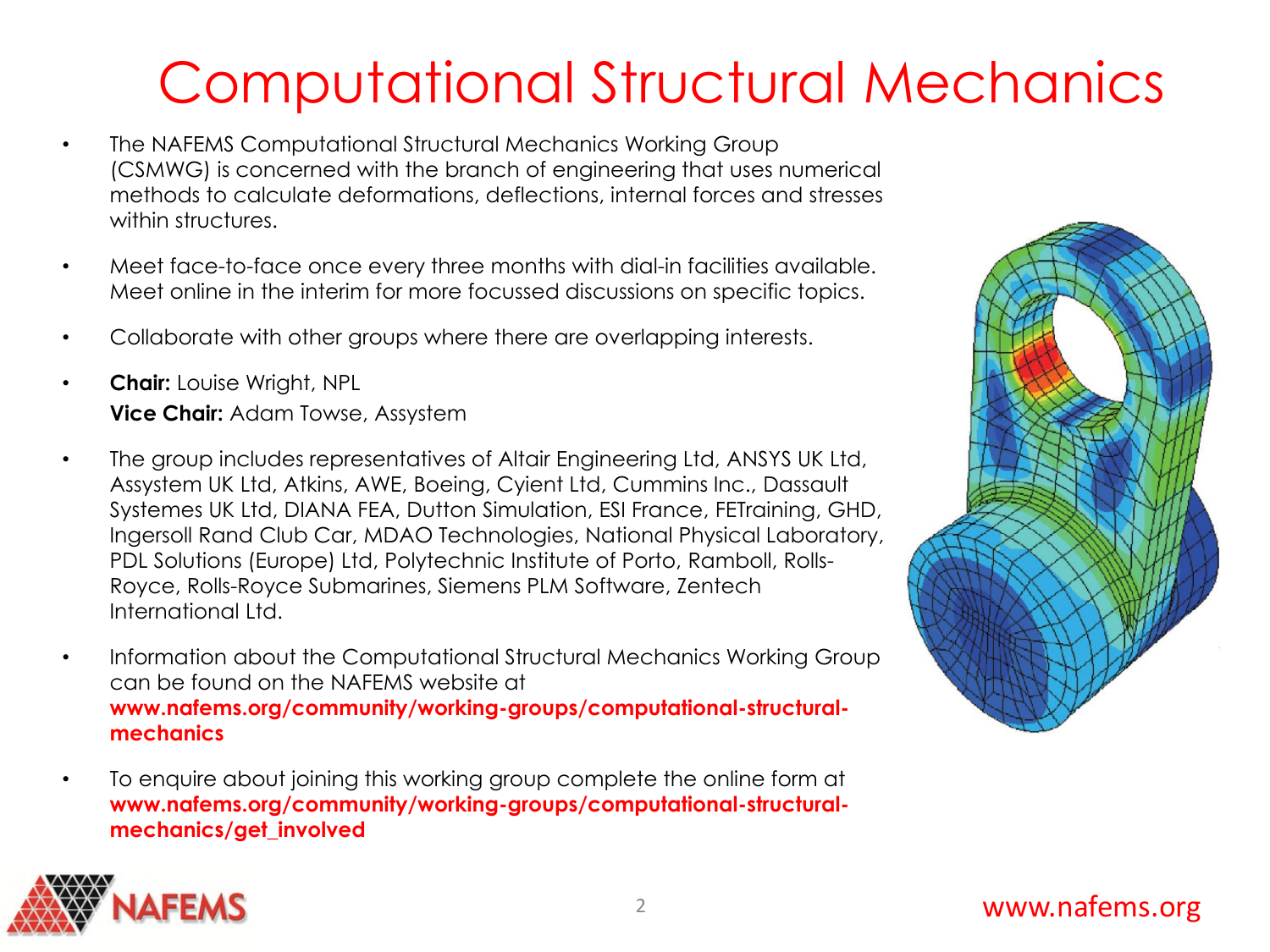# Computational Structural Mechanics

#### • **Topics of interest include:**

- implicit and explicit dynamics; impact and large deformation problems; elastic-plastic, creep, fatigue, limit analysis, shakedown, ratcheting, fracture and damage; contact, joints and connections; and structural material models.
- emerging modelling methods and new manufacturing and processing methods that affect structural response of materials and components

#### • **Current activities:**

- Benchmark Special Edition on Structural Integrity, including:
	- Limit load and bolted joints
	- Bolt loosening
	- Crack propagation
	- Screwed joints
	- Evolution of codes
- Publications at the review stage:
	- How to model bolted & riveted joints
	- How-to assess welded structures
	- How-to model the welding process

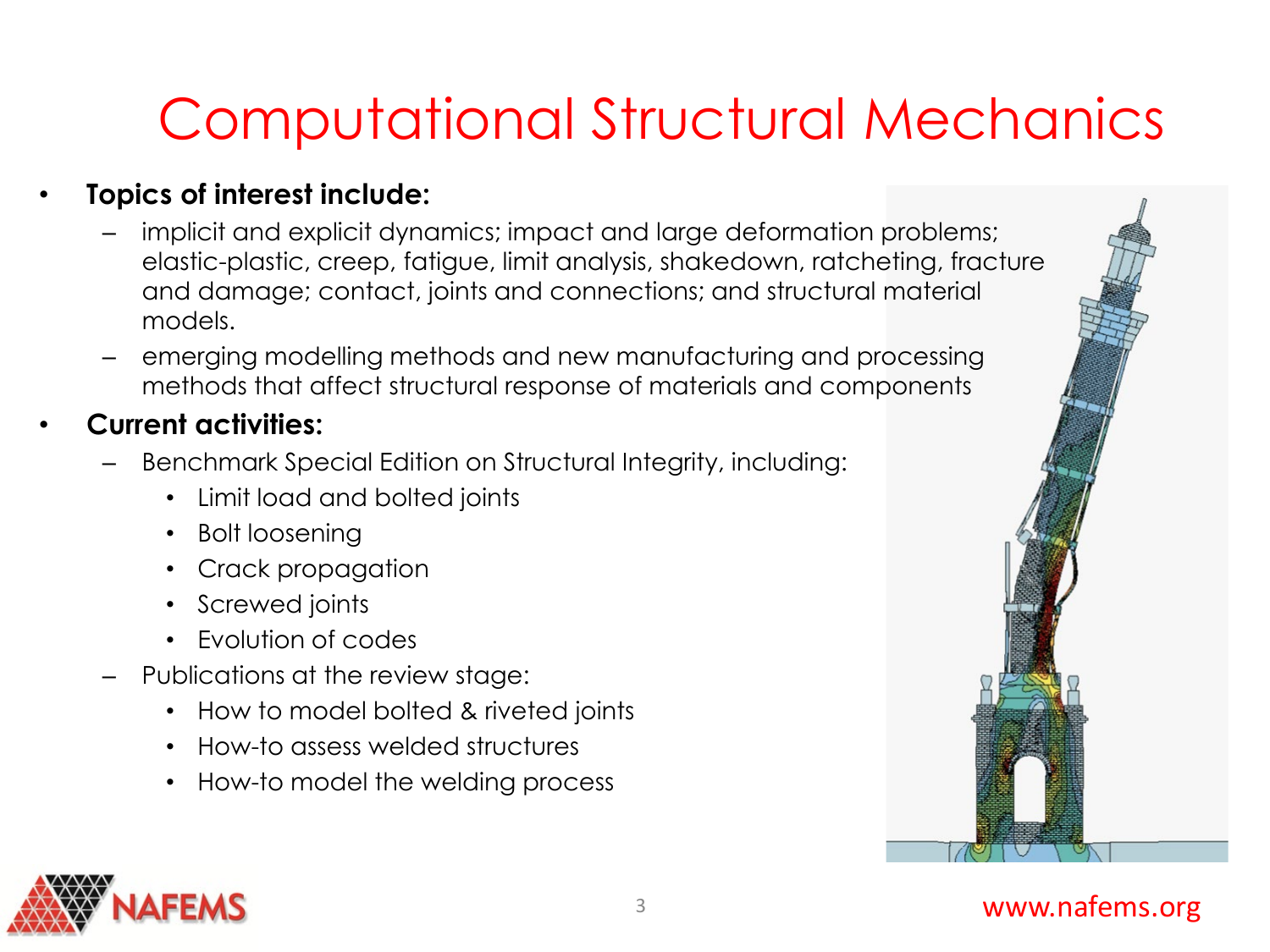# Computational Structural Mechanics

## **A Selection of Recent Outputs:**

[What are Particle and Meshless Methods?](https://www.nafems.org/publications/resource_center/wt07/) – Introductory Information [Why Do Manufacturing Simulation](https://www.nafems.org/publications/resource_center/ht46/) – Publication Multiscale Modelling - [Bridging Different Scales](https://www.nafems.org/publications/resource_center/web_mar_16_gbr/) – Webinar

### **Future plans:**

- **Two ITTs currently out:**
	- Considerations when modelling extreme deformation
	- Assessment of structures subject to blast loading
- **Assembling a set of explicit "Challenge problems" to highlight important aspects of modelling dynamic problems well**
	- Disseminate via Benchmark magazine
	- Publish problem definition one issue & solution & discussion the next.
- **Seeking to put together a multiscale modelling event**
	- Would like industry input rather than just academic research
	- May focus on composites as some techniques are more widely used than for metals & alloys